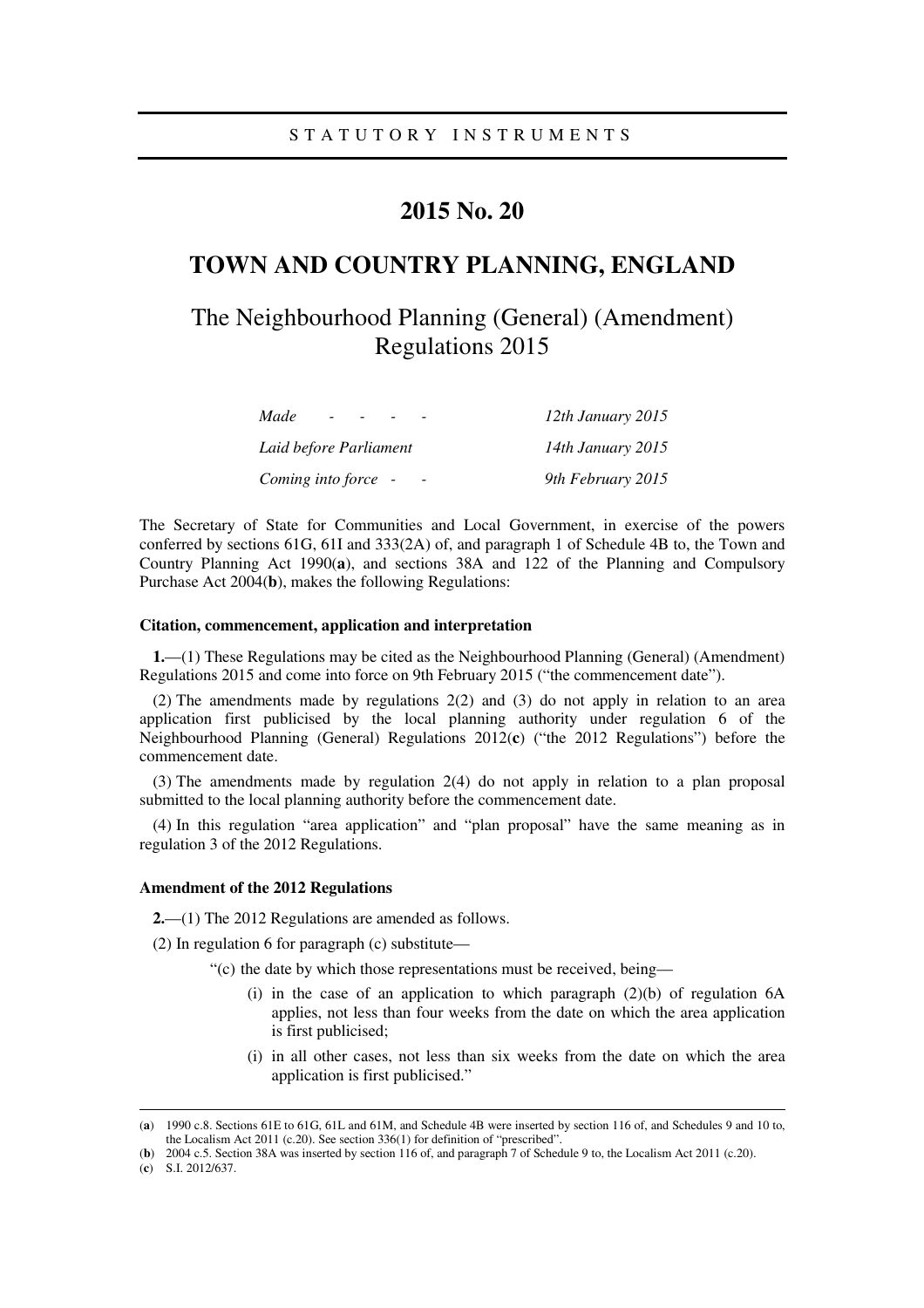(3) After regulation 6 insert—

### **"Prescribed date for determination of an area application**

**6A.**—(1) Where a local planning authority receive an area application from a relevant body the authority must determine the application by the date prescribed in paragraph (2).

(2) The date prescribed in this paragraph is—

- (a) in a case where the area to which the application relates falls within the areas of two or more local planning authorities, the date 20 weeks from the date immediately following that on which the application is first publicised;
- (b) in other cases, where the relevant body is a parish council and the area to which the application relates is the whole of the area of the parish council, the date eight weeks from the date immediately following that on which the application is first publicised;
- (c) in all other cases, the date 13 weeks from the date immediately following that on which the application is first publicised."

(4) In regulation 15—

- (a) at the end of paragraph  $(1)(c)$  omit "and";
- (b) at the end of paragraph (1)(d) omit the full stop and insert—

"; and

- (e) (i) an environmental report prepared in accordance with paragraphs (2) and (3) of regulation 12 of the Environmental Assessment of Plans and Programmes Regulations 2004(**a**); or
	- (ii) where it has been determined under regulation 9(1) of those Regulations that the plan proposal is unlikely to have significant environmental effects (and, accordingly, does not require an environmental assessment), a statement of reasons for the determination."

Signed by authority of the Secretary of State for Communities and Local Government

*Brandon Lewis* Minister of State 12th January 2015 Department for Communities and Local Government

**EXPLANATORY NOTE** 

*(This note is not part of the Regulations)* 

The Localism Act 2011 (c.20) provided a statutory regime for neighbourhood planning. The Neighbourhood Planning (General) Regulations 2012 ("the 2012 Regulations") make provision in relation to that regime. These Regulations amend the 2012 Regulations.

Regulation 2(3) inserts a new regulation 6A into the 2012 Regulations to prescribe the date by which a local planning authority must determine applications for designation of a neighbourhood area. Different provision is made for cases where the application area falls within the areas of two or more local planning authorities, is the whole of the area of a parish council but does *not* fall within the areas of two or more local planning authorities (in which case, regulation 2(2) reduces the minimum period that the local planning authority must allow for representations from six weeks to four weeks), and in all other cases.

Regulation 2(4) adds to the list of documents that a qualifying body must submit to a local planning authority with a proposal for a neighbourhood plan. The additional document which must

<u>.</u>

<sup>(</sup>**a**) S.I. 2004/1633.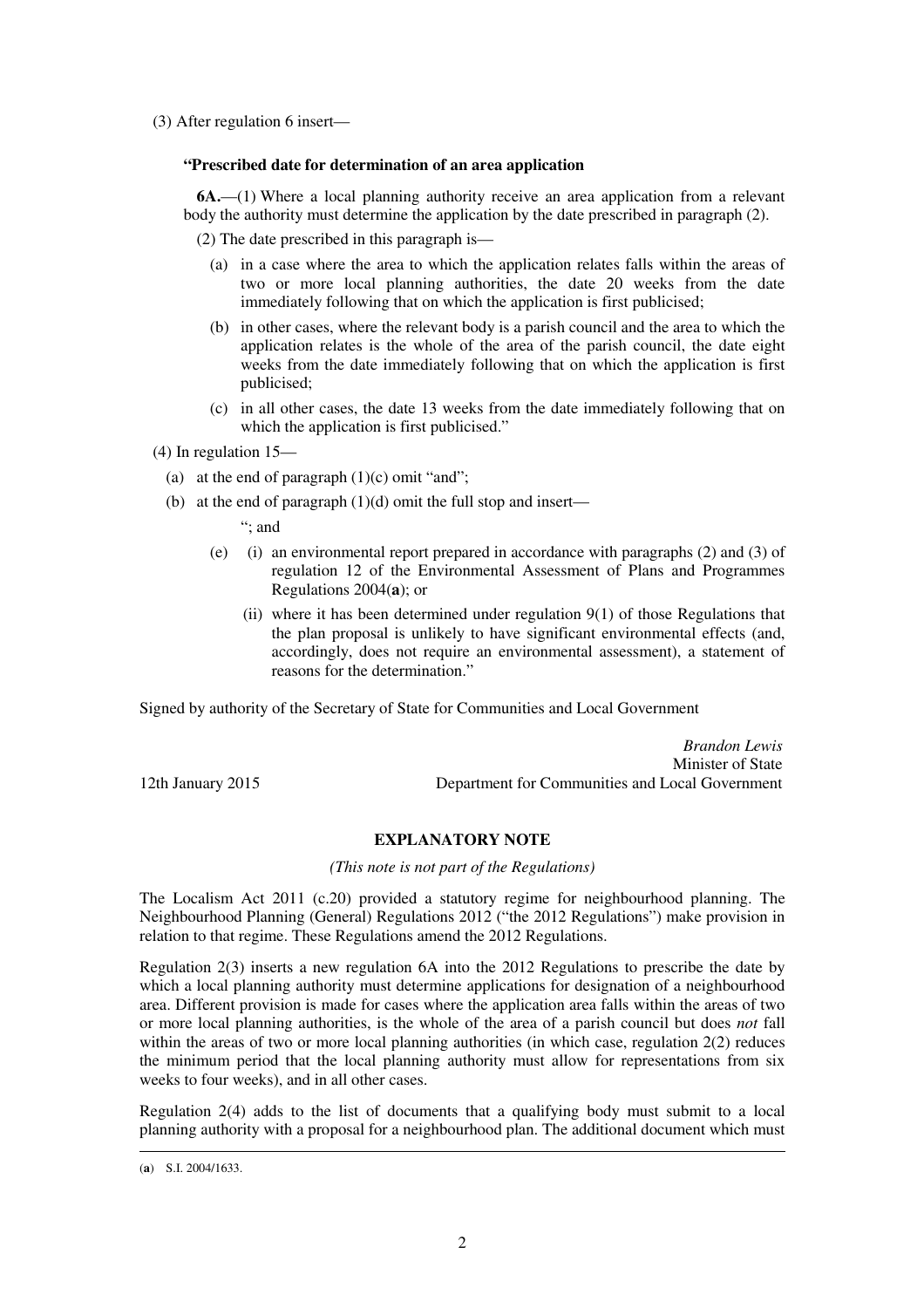be submitted is either an environmental report prepared in accordance with the Environmental Assessment of Plans and Programmes Regulations 2004, or a statement of reasons why an environmental assessment is not required.

An impact assessment has been prepared in relation to these Regulations. The assessment has been placed in the Library of each House of Parliament and can be found on the Department for Communities and Local Government website (http://www.communities.gov.uk).

<sup>©</sup> Crown copyright 2015

Printed and published in the UK by The Stationery Office Limited under the authority and superintendence of Carol Tullo, Controller of Her Majesty's Stationery Office and Queen's Printer of Acts of Parliament.